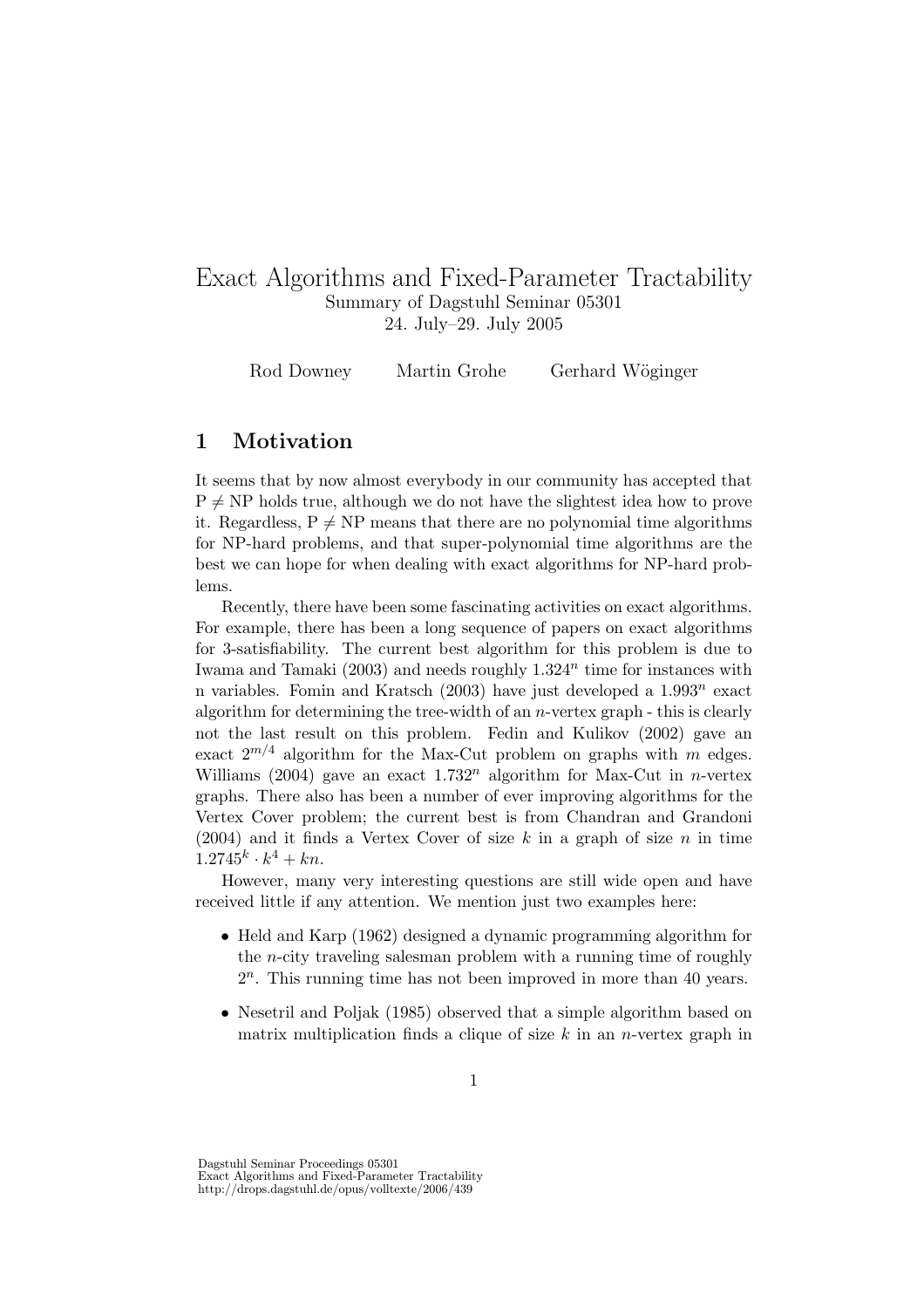time  $n^{0.79k}$ . No improvement has been made since then.

More qualitatively, we ask if there are algorithms solving the satisfiability problem or the traveling salesman problem in time  $2^{o(n)}$  or the clique problem in time  $n^{o(k)}$ . Very little is known about such lower bound questions.

The idea of fixed-parameter tractability is to approach hard algorithmic problems by isolating problem parameters that can be expected to be small in certain applications and then develop algorithms that are polynomial in the instance size  $n$ , except for an arbitrary dependence on the parameter. More precisely, a problem is fixed-parameter tractable if its running time is  $f(k)p(n)$ , where f is an arbitrary function and p a polynomial. Since the choice of suitable parameters allows for a great flexibility, fixed-parameter algorithms have found their way into practical applications such diverse as computational biology, database systems, computational linguistics, and automated verification. The algorithmic methods developed in this area are not far from those used in the exact algorithms mentioned above. As a matter of fact, the fast algorithms for Vertex Cover have been developed in the context of fixed-parameter tractability. But beyond these algorithmic results, parameterized complexity also offers a well developed theory of intractability, and this theory may provide us with the right tools to systematically approach a theory of lower bounds for exact algorithms. For example, parameterized complexity allows us to establish exponential lower bounds on hard problems, modulo complexity assumptions. Indeed, recent work has substantiated the fact that this approach has deep links with the existence of feasible PTAS's, and limited nondeterminism; so we see the exciting emerging interplay between a number of hitherto unlinked groups of researchers.

To summarize, the area of Exact Algorithms is still in a rudimentary stage, but it is full of fascinating and difficult open problems. Fixedparameter tractability is a branch of algorithms and complexity theory that seems very well suited to approach some of these questions. Connections between the two areas have recently evolved, ranging from very practical questions in algorithms design to the fundamental complexity theoretic problems.

## 2 The Workshop

The workshop brought together leading researchers from exact algorithms and parameterized complexity theory. If not before, it became very clear during the workshop that the areas are quickly growing together. Topics of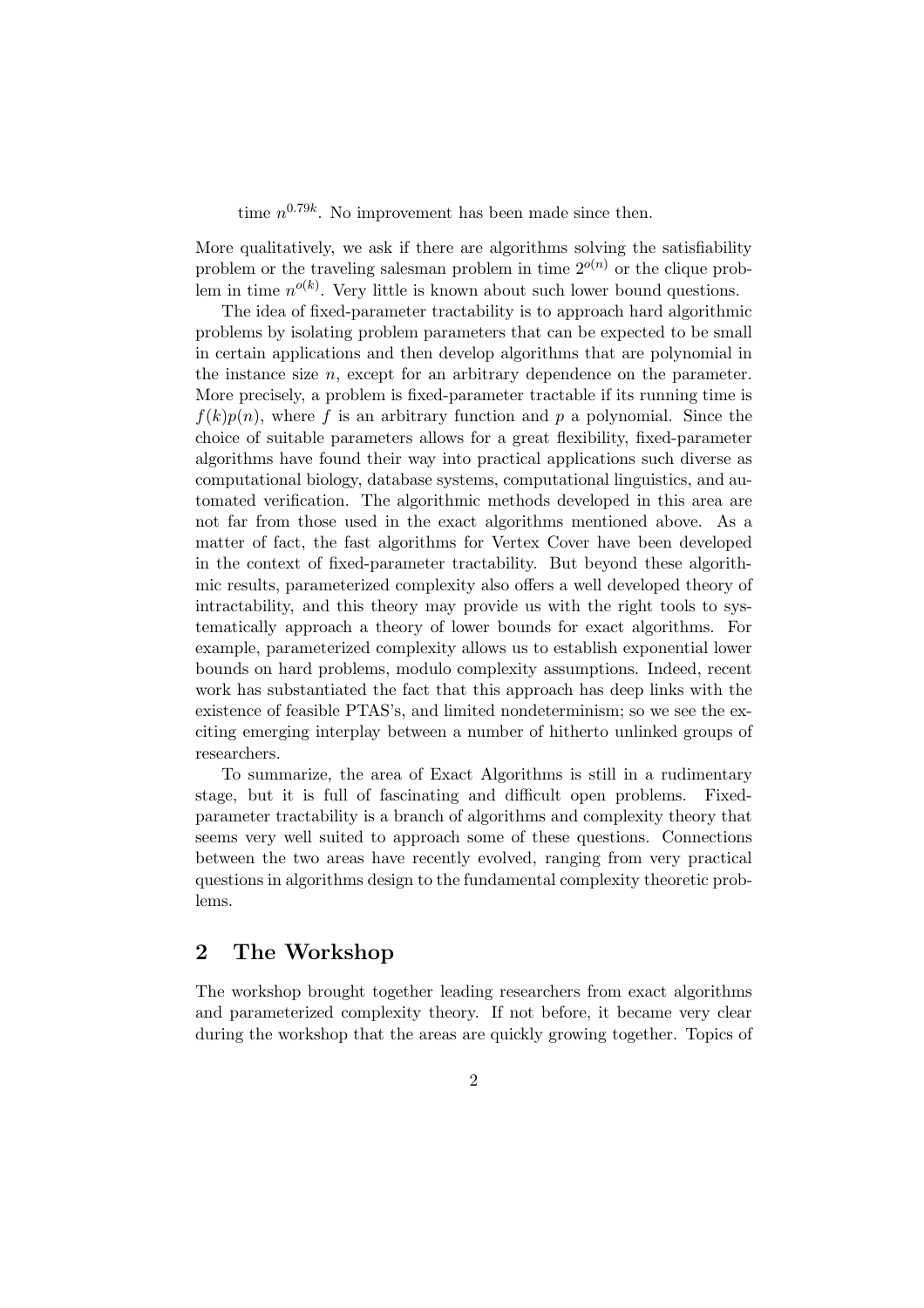the workshop ranged from very practical aspects of algorithm engineering for applications in computational biology to theoretical and mathematical topics such structural parameterized complexity and matroid theory. The technical program consisted of 7 invited one hour talks and 25 half hour talks. There will be a special issue of the journal Theory of Computing Systems, edited by Rod Downey, devoted to work arizing from this seminar.

The main topics of the seminar can be grouped under the following headings. We briefly mention some of the specific subjects and talks, for a more comprehensive picture we refer the reader to the list of abstracts of all talks given at the seminar.

#### Better Exact and Parameterized Algorithms

With new algorithms for a wide range of problems, this was the core topic of the workshop. U. Schöning gave an introductory survey talk on various techniques for designing exact algorithms. The Boolean satisfiability problem, probably the best studied problem in the field, was considerd in talks by A. Kulikov, M. Robson, and R. Schuler. P. Rossmanith presented a new algorithm for the Steiner tree problem, which marked the first real progress on this problem for more than 30 years. D. Marx presented algorithms for closest substring problems that employed seemingly unrelated results on hypergraphs in an intriguing way.

#### Applications and Algorithm Engineering

M. Langston reported on his collaboration with biologists, and in particular on how techniques from parameterized complexity for vertex cover and clique problems went into the design of algorithms for large scale biological problems. T. Tantau presented new algorithms for inferring haplotype information from genotype data. I. van Rooij, a Psychologist, explained how she uses ideas from parameterized complexity for modeling cognitive processes.

## Decompositions of Graphs and Matroids and their Algorithmic Applications

After a general introduction to matroids by G. Whittle, P. Hlineny talked about branch decompositions of binary matroids and on his algorithm for efficiently computing such decompositions. S.I. Oum presented his work on rank width, which marked a breakthrough on several open questions related to clique width. This work has close connections to the matroid theory